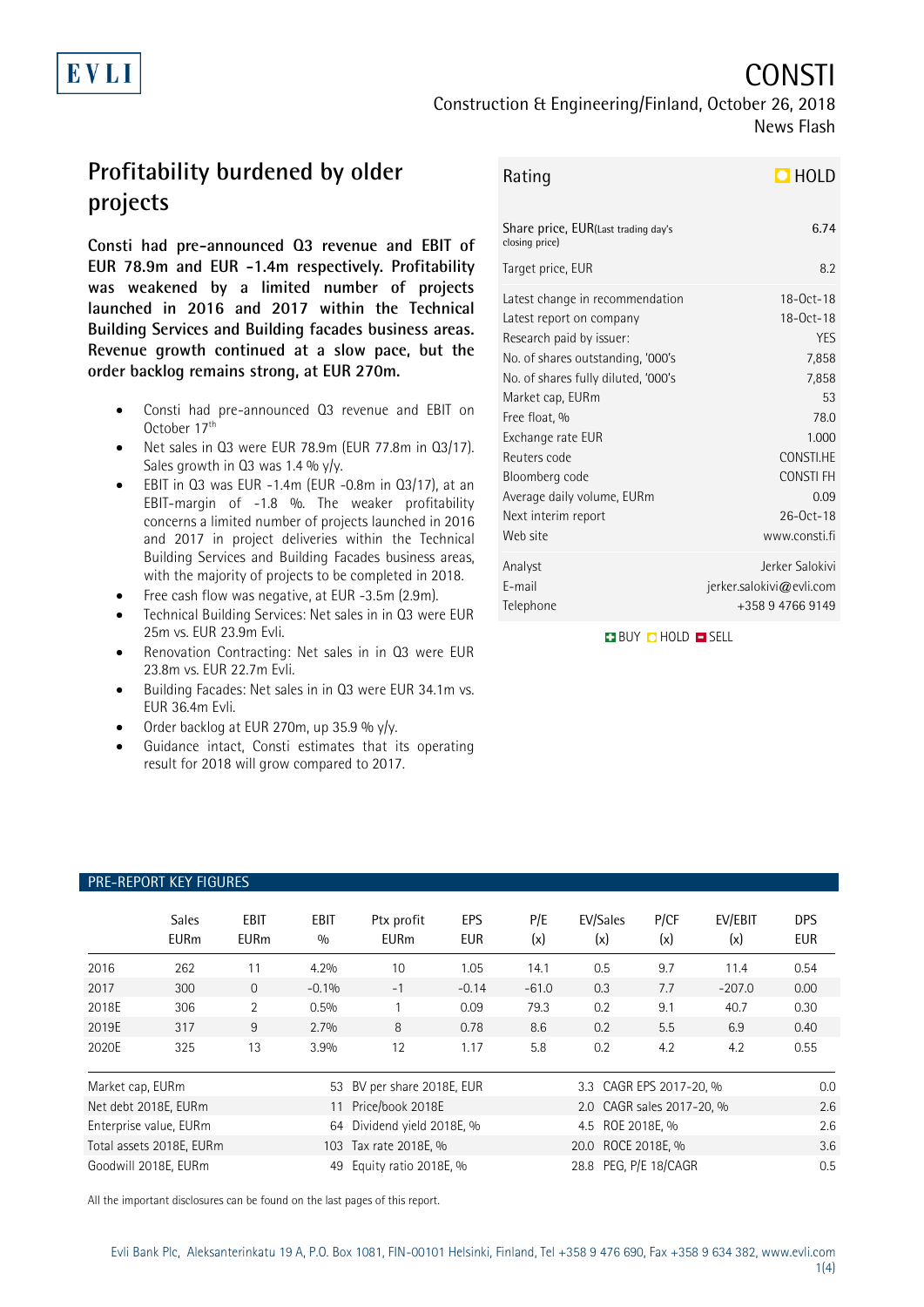#### Important Disclosures

Evli Research Partners Plc ("ERP") uses 12-month target prices. Target prices are defined by utilizing analytical techniques based on financial theory including (but not limited to) discounted cash flow analysis and comparative valuation. The selection of valuation methods depends on different circumstances. Target prices may be altered on the basis of new information coming to light in the underlying company or changes in interest rates, changes in foreign exchange rates, other securities prices or market indices or outlook for the aforementioned factors or other factors that may change the conditions of financial markets. Recommendations and changes by analysts are available at <https://research.evli.com/JasperAllModels.action?authParam=key;461&authParam=x;G3rNagWrtf7K&authType=3> Detailed information about the valuation or methodology and the underlying assumptions is accessible via ERP: [http://research.evli.com](http://research.evli.com/) Investment recommendations are defined as follows: Target price compared to share price Recommendation<br> $\leq 10\%$  $\langle 5, -10, 9 \rangle$  SELL<br> $-10, - (+10), 9 \rangle$  HOLD  $-10 - (+10) \%$  HOL<br>  $> 10 \%$  $> 10\%$ ERP's investment recommendation of the analyzed company is in general updated  $2 - 4$  per year. 60% 56% 50% 40% 33%  $30%$ 20% 10% 10%  $0%$ Sell Hold Buy The graph above shows the distribution of ERP's recommendations of companies under coverage in 16th of April 2018. If recommendation is not given, it is not mentioned here.

#### Name(s) of the analyst(s): Salokivi

This research report has been prepared by Evli Research Partners Plc ("ERP" or "Evli Research"). ERP is a subsidiary of Evli Bank Plc. Production of the investment recommendation has been concluded on 18.10.2018, 8:45. This report has been published on 26.10.2018, 9:15.

None of the analysts contributing to this report, persons under their guardianship or corporations under their control have a position in the shares of the company or related securities.

The date and time for any price of financial instruments mentioned in the recommendation refer to the previous trading day's closing price(s) unless otherwise stated in the report.

Each analyst responsible for the content of this report assures that the expressed views accurately reflect the personal views of each analyst on the covered companies and securities. Each analyst assures that (s)he has not been, nor are or will be, receiving direct or indirect compensation related to the specific recommendations or views contained in this report.

Companies in the Evli Group, affiliates or staff of companies in the Evli Group, may perform services for, solicit business from, hold long or short positions in, or otherwise be interested in the investments (including derivatives) of any company mentioned in the publication or report.

Neither ERP nor any company within the Evli Group have managed or co-managed a public offering of the company's securities during the last 12 months prior to, received compensation for investment banking services from the company during the last 12 months prior to the publication of the research report.

ERP may pursue an assignment from the issuer(s) of the financial instruments mentioned in the recommendation or this report. These assignments may have a limited economic or financial impact on ERP and/or Evli. Under such assignments ERP may perform services including, but not limited to, arranging investor meetings or –events, investor relations communication advisory and production of research material.

ERP has signed an agreement with the issuer of the financial instruments mentioned in the recommendation, which includes production of research reports. This assignment has a limited economic and financial impact on ERP and/or Evli. Under the assignment ERP performs services including, but not limited to, arranging investor meetings or –events, investor relations communication advisory and production of research material.

ERP or another company within the Evli Group does not have an agreement with the company to perform market making services.

For the prevention and avoidance of conflicts of interests with respect to this report, there is an information barrier (Chinese wall) between Investment Research and Corporate Finance units concerning unpublished investment banking services to the company. The remuneration of the analyst(s) is not tied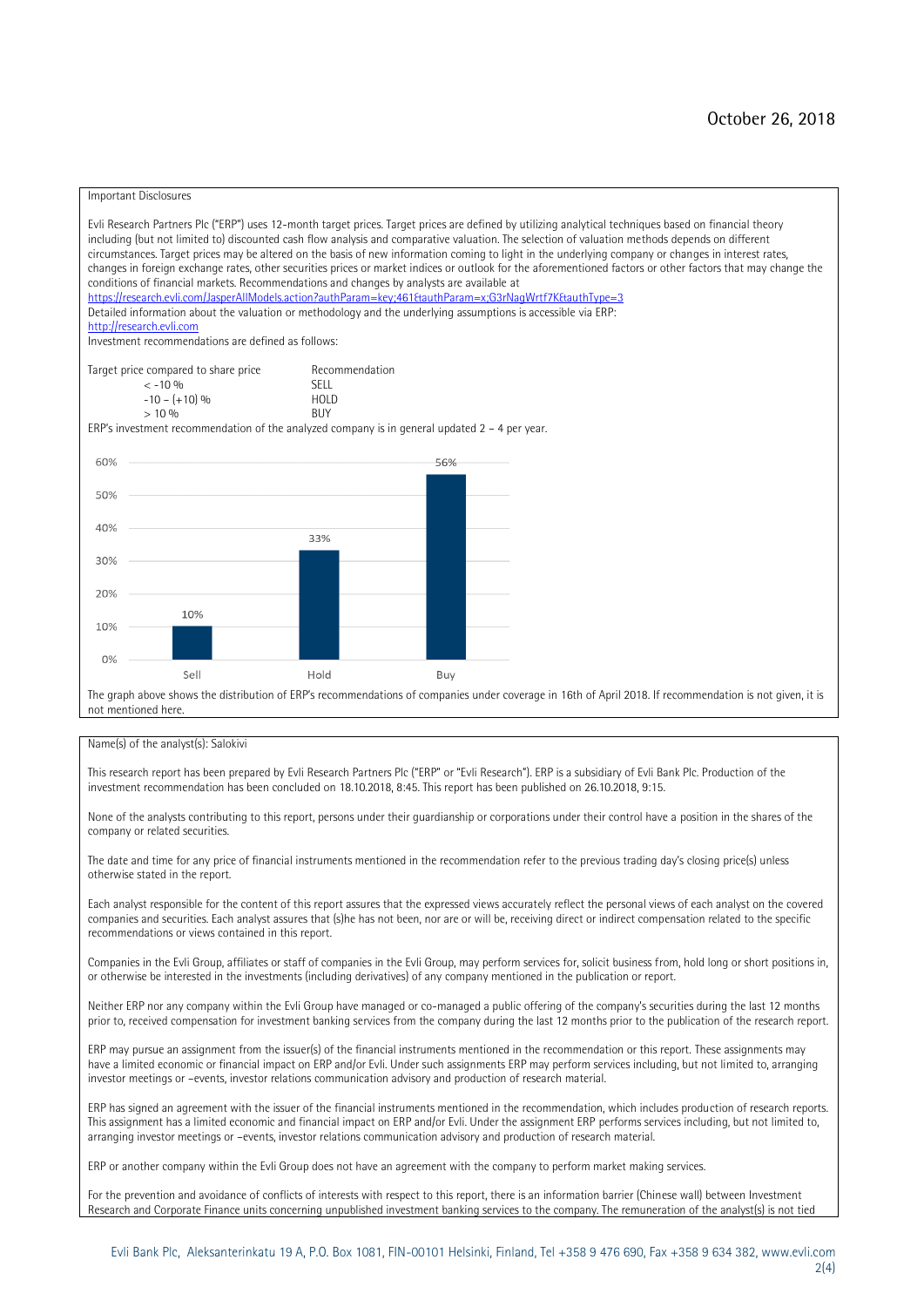directly or indirectly to investment banking transactions performed by Evli Bank Plc or any company within Evli Group.

This report has not been disclosed to the company prior to its dissemination.

This report is provided and intended for informational purposes only and may not be used or considered under any circumstances as an offer to sell or buy any securities or as advice to trade any securities.

This report is based on sources ERP considers to be correct and reliable. The sources include information providers Reuters and Bloomberg, stock-exchange releases from the companies and other company news, Statistics Finland and articles in newspapers and magazines. However, ERP does not guarantee the materialization, correctness, accuracy or completeness of the information, opinions, estimates or forecasts expressed or implied in the report. In addition, circumstantial changes may have an influence on opinions and estimates presented in this report. The opinions and estimates presented are valid at the moment of their publication and they can be changed without a separate announcement. Neither ERP nor any company within the Evli Group are responsible for amending, correcting or updating any information, opinions or estimates contained in this report. Neither ERP nor any company within the Evli Group will compensate any direct or consequential loss caused by or derived from the use of the information represented in this publication.

All information published in this report is for the original recipient's private and internal use only. ERP reserves all rights to the report. No part of this publication may be reproduced or transmitted in any form or by any means, electronic, mechanical, photocopying, recording or otherwise, or stored in any retrieval system of any nature, without the written permission of ERP.

This report or its copy may not be published or distributed in Australia, Canada, Hong Kong, Japan, New Zealand, Singapore or South Africa. The publication or distribution of this report in certain other jurisdictions may also be restricted by law. Persons into whose possession this report comes are required to inform themselves about and to observe any such restrictions.

Evli Bank Plc is not registered as a broker-dealer with the U. S. Securities and Exchange Commission ("SEC"), and it and its analysts are not subject to SEC rules on securities analysts' certification as to the currency of their views reflected in the research report. Evli Bank is not a member of the Financial Industry Regulatory Authority ("FINRA"). It and its securities analysts are not subject to FINRA's rules on Communications with the Public and Research Analysts and Research Reports and the attendant requirements for fairness, balance and disclosure of potential conflicts of interest. This research report is only being offered in U.S. by Auerbach Grayson & Company, LLC (Auerbach Grayson) to Major U.S. Institutional Investors and is not available to, and should not be used by, any U.S. person or entity that is not a Major U.S. Institutional Investor. Auerbach Grayson is a broker-dealer registered with the U.S. Securities and Exchange Commission and is a member of the FINRA. U.S. entities seeking more information about any of the issuers or securities discussed in this report should contact Auerbach Grayson. The securities of non-U.S. issuers may not be registered with or subject to SEC reporting and other requirements.

ERP is not a supervised entity but its parent company Evli Bank Plc is supervised by the Finnish Financial Supervision Authority